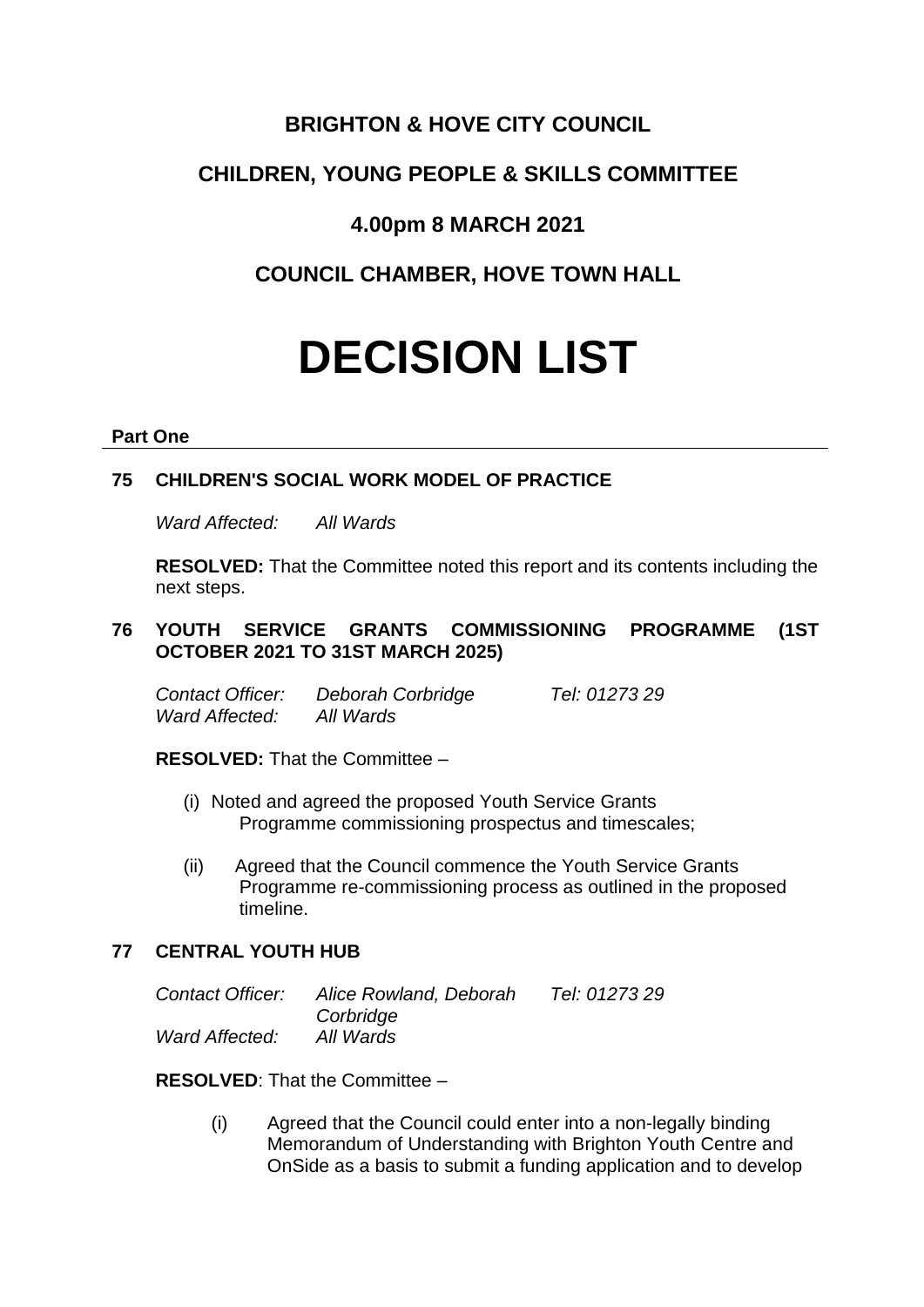proposals for a Youth Zone in the centre of Brighton;

- (ii) Agreed to submit a joint funding application with OnSide and Brighton Youth Centre to the Youth Investment Fund;
- (iii) Noted that any revenue the council commits to this scheme would not detract from the existing neighbourhood focused Youth Service Grants to areas 1, 2 and 3.

## **78 HOLIDAY ACTIVITIES AND FOOD PROGRAMME**

*Contact Officer: Vicky Jenkins Tel: 01273 296110 Ward Affected: All Wards*

**RESOLVED:** That the Committee noted the programme and agreed the proposed approach

## **79 SCHOOL OFSTED PRESENTATION**

**RESOLVED:** That the report be noted.

## **80 EDUCATION CAPITAL RESOURCES AND CAPITAL INVESTMENT PROGRAMME 2021/22**

*Contact Officer: Richard Barker Tel: 01273 290732 Ward Affected: All Wards*

RESOLVED: That the Committee -

- (i) Noted the level of available capital resources totalling £9.916 million for investment relating to education buildings financed from capital grant;
- (ii) Agreed the allocation of funding as shown in Appendices 2 and 3 and recommend this to Policy & Resources Committee on 18 March 2021 for inclusion within the Council's Capital Investment Programme 2021/22;
- (iii) Agreed to recommend to Policy & Resources Committee that they grant delegated authority to the Assistant Director of Property & Design to procure the capital maintenance and basic need works and enter into contracts within these budgets, as required, in accordance with Contract Standing Orders in respect of the entire Education Capital Programme.

## **81 UPDATE MOUSLECOOMB PRIMARY SCHOOL**

**RESOLVED:** That the Committee noted the report including the fact that:

(i) The school currently remains a Local Authority maintained